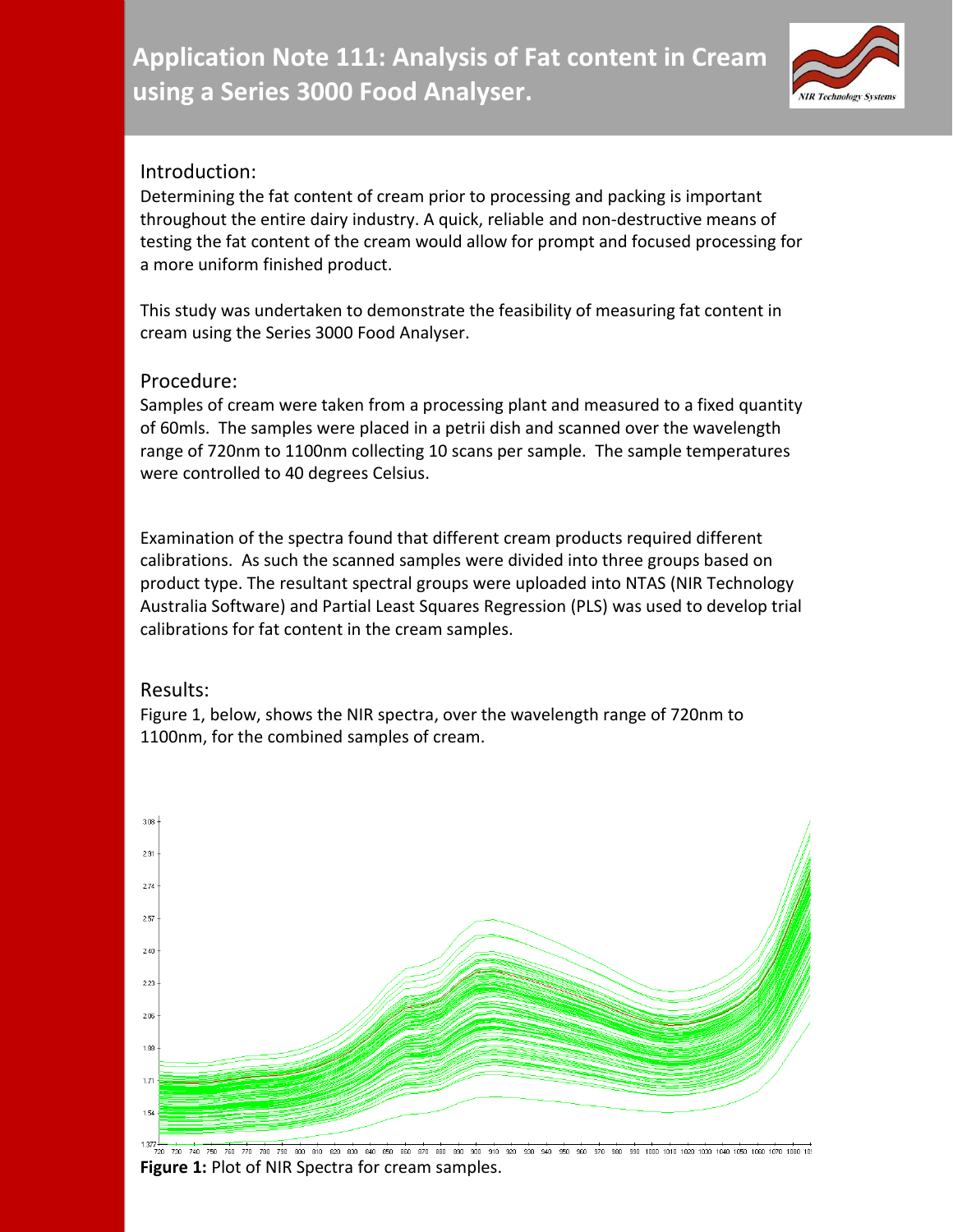Figure 2 shows the calibration statistics for the UF cream, NIR fat values versus the reference fat values. The Standard Error of Calibration is 0.56% with a correlation (R<sup>2</sup>) of 0.81.



**Figure 2:** Plot NIR Predicted fat value vs. Reference fat value for UF cream samples. Figure 3, below, displays the calibration plot for NIR fat versus the reference fat for the HH cream samples. The Standard Error of Calibration is 0.56% with a correlation (R<sup>2</sup>) of 0.81.